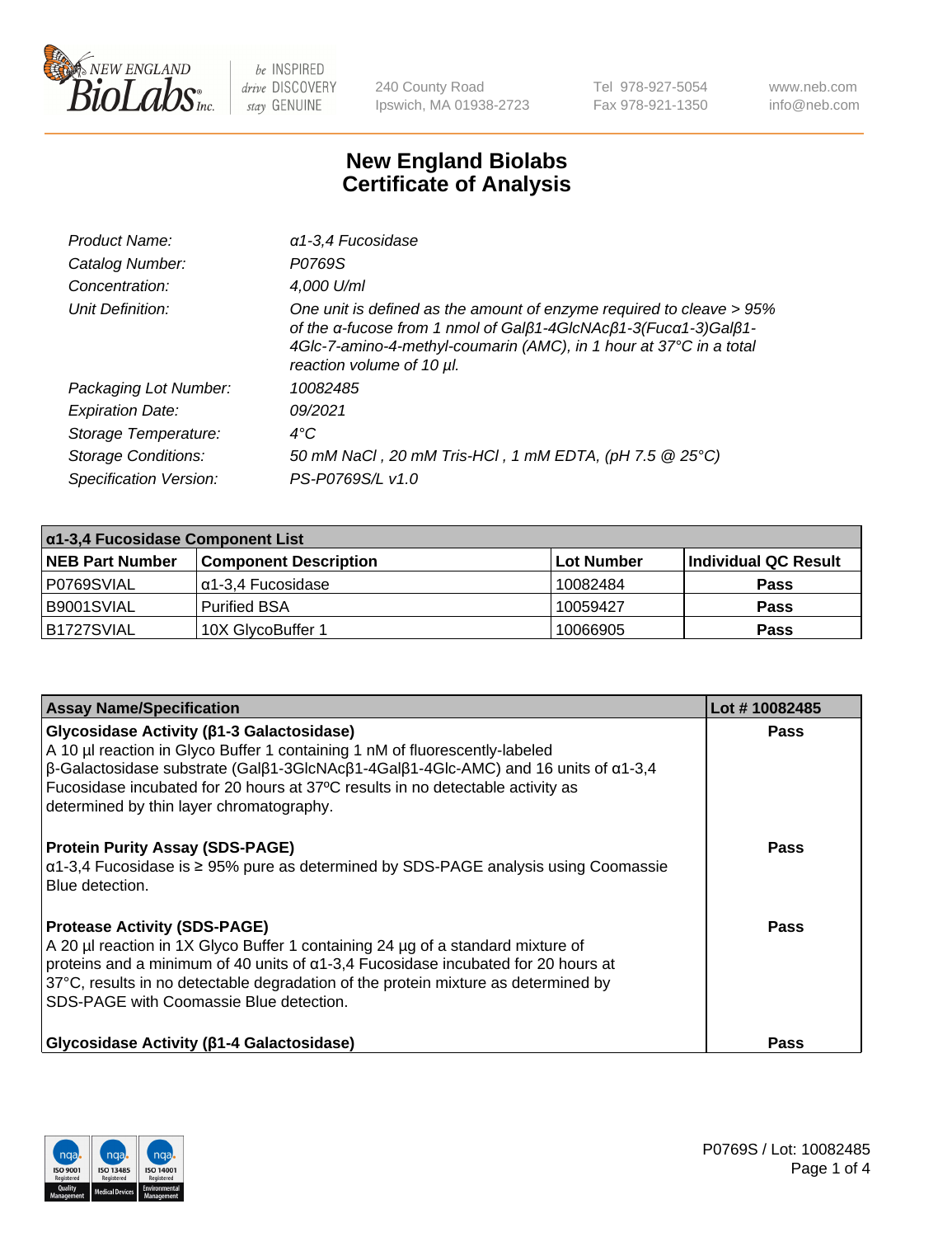

240 County Road Ipswich, MA 01938-2723 Tel 978-927-5054 Fax 978-921-1350 www.neb.com info@neb.com

| <b>Assay Name/Specification</b>                                                                                                                                                                                                                                                                                                                                     | Lot #10082485 |
|---------------------------------------------------------------------------------------------------------------------------------------------------------------------------------------------------------------------------------------------------------------------------------------------------------------------------------------------------------------------|---------------|
| A 10 µl reaction in Glyco Buffer 1 containing 1 nM of fluorescently-labeled<br>$\beta$ -Galactosidase substrate (Galβ1-4GlcNAcβ1-3Galβ1-4Glc -AMC) and 16 units of α1-3,4<br>Fucosidase incubated for 20 hours at 37°C results in no detectable activity as<br>determined by thin layer chromatography.                                                             |               |
| Glycosidase Activity (Endo F1, F2, H)<br>A 10 µl reaction in Glyco Buffer 1 containing 1 nM of fluorescently-labeled Endo F1,<br>F2, H substrate (Dansylated invertase high mannose) and 16 units of $\alpha$ 1-3,4<br>Fucosidase incubated for 20 hours at 37°C results in no detectable activity as<br>determined by thin layer chromatography.                   | <b>Pass</b>   |
| <b>Glycosidase Activity (Endo F2, F3)</b><br>A 10 µl reaction in Glyco Buffer 1 containing 1 nM of fluorescently-labeled Endo F2,<br>F3 substrate (Dansylated fibrinogen biantennary) and 16 units of $\alpha$ 1-3,4 Fucosidase<br>incubated for 20 hours at 37°C results in no detectable activity as determined by<br>thin layer chromatography.                  | <b>Pass</b>   |
| <b>Glycosidase Activity (PNGase F)</b><br>A 10 µl reaction in Glyco Buffer 1 containing 1 nM of fluorescently-labeled PNGase F<br>substrate (Fluoresceinated fetuin triantennary) and 16 units of α1-3,4 Fucosidase<br>incubated for 20 hours at 37°C results in no detectable activity as determined by<br>thin layer chromatography.                              | <b>Pass</b>   |
| Glycosidase Activity (α-Glucosidase)<br>A 10 µl reaction in Glyco Buffer 1 containing 1 nM of fluorescently-labeled<br>$\alpha$ -Glucosidase substrate (Glc $\alpha$ 1-6Glc $\alpha$ 1-4Glc-AMC) and 16 units of $\alpha$ 1-3,4 Fucosidase<br>incubated for 20 hours at 37°C results in no detectable activity as determined by<br>thin layer chromatography.       | <b>Pass</b>   |
| Glycosidase Activity (α-N-Acetylgalactosaminidase)<br>A 10 µl reaction in Glyco Buffer 1 containing 1 nM of fluorescently-labeled<br>α-N-Acetylgalactosaminidase substrate (GalNAcα1-3(Fucα1-2)Galβ1-4Glc-AMC) and 16<br>units of a1-3,4 Fucosidase incubated for 20 hours at 37°C results in no detectable<br>activity as determined by thin layer chromatography. | Pass          |
| Glycosidase Activity (α-Neuraminidase)<br>A 10 µl reaction in Glyco Buffer 1 containing 1 nM of fluorescently-labeled<br>α-Neuraminidase substrate (Neu5Acα2-3Galβ1-3GlcNAcβ1-3Galβ1-4Glc-AMC) and 16 units<br>of α1-3,4 Fucosidase incubated for 20 hours at 37°C results in no detectable<br>activity as determined by thin layer chromatography.                 | <b>Pass</b>   |
| Glycosidase Activity (α1-2 Fucosidase)<br>A 10 µl reaction in Glyco Buffer 1 containing 1 nM of fluorescently-labeled                                                                                                                                                                                                                                               | <b>Pass</b>   |

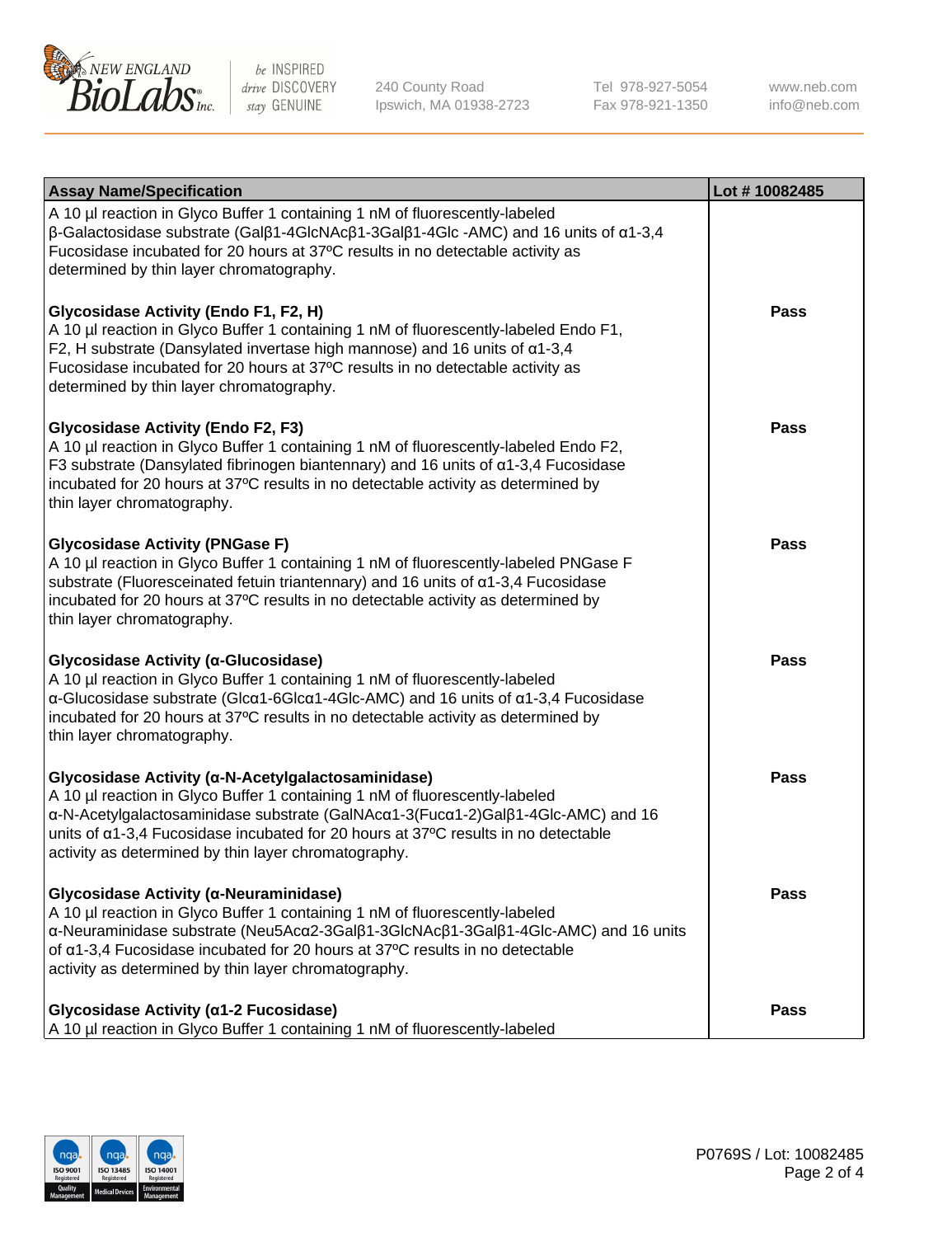

240 County Road Ipswich, MA 01938-2723 Tel 978-927-5054 Fax 978-921-1350

www.neb.com info@neb.com

| <b>Assay Name/Specification</b>                                                                                                                                                                                                                                                                                                                                                    | Lot #10082485 |
|------------------------------------------------------------------------------------------------------------------------------------------------------------------------------------------------------------------------------------------------------------------------------------------------------------------------------------------------------------------------------------|---------------|
| $\alpha$ -Fucosidase substrate (Fuc $\alpha$ 1-2Gal $\beta$ 1-4Glc-AMC) and 16 units of $\alpha$ 1-3,4 Fucosidase<br>incubated for 20 hours at 37°C results in no detectable activity as determined by<br>thin layer chromatography.                                                                                                                                               |               |
| Glycosidase Activity (α1-3 Galactosidase)<br>A 10 µl reaction in Glyco Buffer 1 containing 1 nM of fluorescently-labeled<br>α-Galactosidase substrate (Galα1-3Galβ1-4GlcNAc-AMC) and 16 units of α1-3,4<br>Fucosidase incubated for 20 hours at 37°C results in no detectable activity as<br>determined by thin layer chromatography.                                              | Pass          |
| Glycosidase Activity (α1-3 Mannosidase)<br>A 10 µl reaction in Glyco Buffer 1 containing 1 nM of fluorescently-labeled<br>$\alpha$ -Mannosidase substrate (Man $\alpha$ 1-3Man $\beta$ 1-4GlcNAc-AMC) and 16 units of $\alpha$ 1-3,4 Fucosidase<br>incubated for 20 hours at 37°C results in no detectable activity as determined by<br>thin layer chromatography.                 | Pass          |
| Glycosidase Activity (α1-6 Galactosidase)<br>A 10 µl reaction in Glyco Buffer 1 containing 1 nM of fluorescently-labeled<br>α-Galactosidase substrate (Galα1-6Galα1-6Glcα1-2Fru-AMC) and 16 units of α1-3,4<br>Fucosidase incubated for 20 hours at 37°C results in no detectable activity as<br>determined by thin layer chromatography.                                          | Pass          |
| Glycosidase Activity (α1-6 Mannosidase)<br>A 10 µl reaction in Glyco Buffer 1 containing 1 nM of fluorescently-labeled<br>$\alpha$ -Mannosidase substrate (Man $\alpha$ 1-6Man $\alpha$ 1-6(Man $\alpha$ 1-3)Man-AMC) and 16 units of $\alpha$ 1-3,4<br>Fucosidase incubated for 20 hours at 37°C results in no detectable activity as<br>determined by thin layer chromatography. | <b>Pass</b>   |
| Glycosidase Activity (β-Mannosidase)<br>A 10 µl reaction in Glyco Buffer 1 containing 1 nM of fluorescently-labeled<br>$β$ -Mannosidase substrate (Man $β1$ -4Man $β1$ -4Man-AMC) and 16 units of $α1$ -3,4 Fucosidase<br>incubated for 20 hours at 37°C results in no detectable activity as determined by<br>thin layer chromatography.                                          | Pass          |
| Glycosidase Activity (β-N-Acetylgalactosaminidase)<br>A 10 µl reaction in Glyco Buffer 1 containing 1 nM of fluorescently-labeled<br>β-N-Acetylgalactosaminidase substrate (GalNAcβ1-4Galβ1-4Glc-AMC) and 16 units of<br>α1-3,4 Fucosidase incubated for 20 hours at 37°C results in no detectable activity<br>as determined by thin layer chromatography.                         | <b>Pass</b>   |
| Glycosidase Activity (β-N-Acetylglucosaminidase)<br>A 10 µl reaction in Glyco Buffer 1 containing 1 nM of fluorescently-labeled<br>$\beta$ -N-Acetylglucosaminidase substrate (GIcNAc $\beta$ 1-4GIcNAc $\beta$ 1-4GIcNAc-AMC) and 16 units of                                                                                                                                     | Pass          |